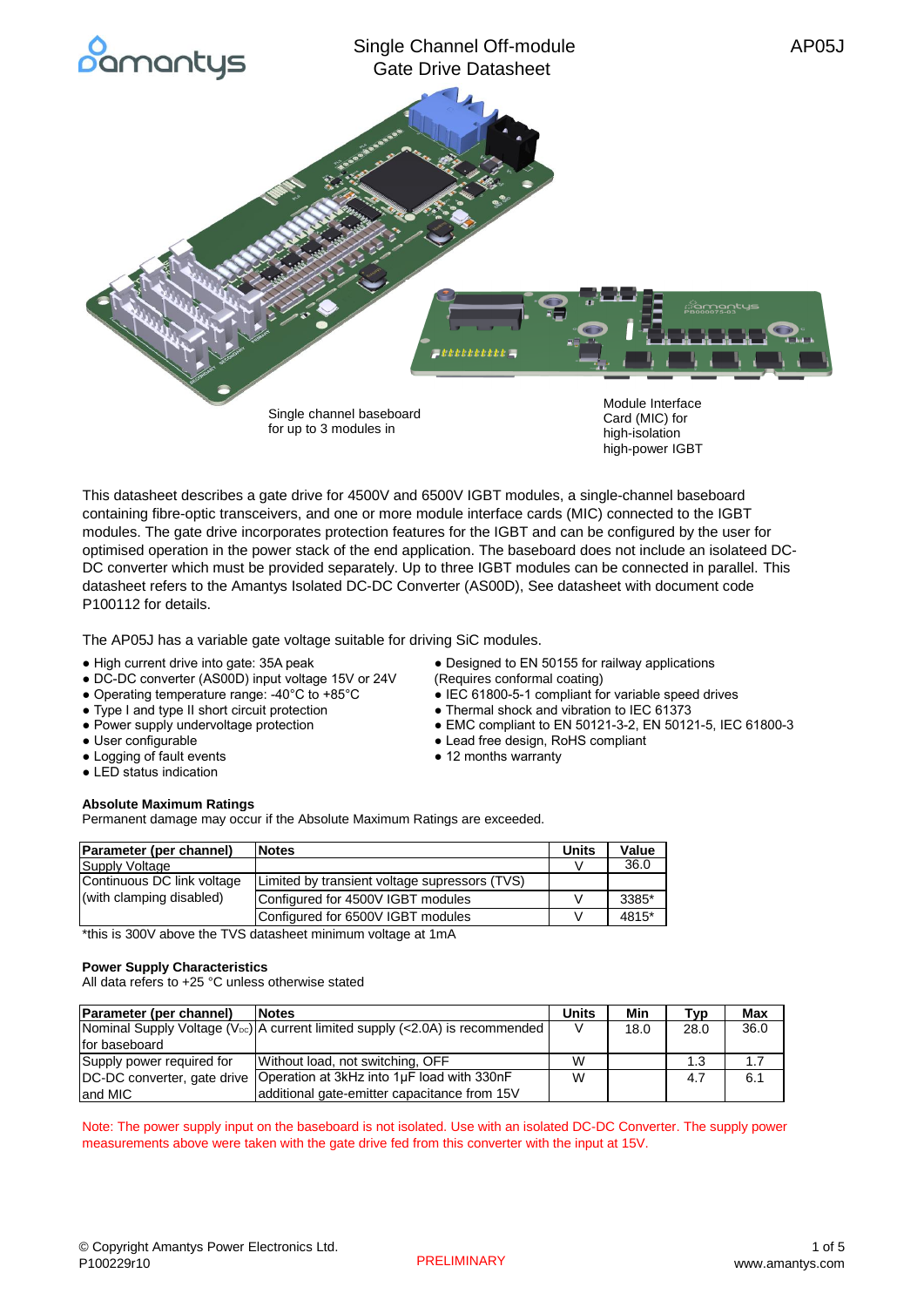

# **General Electrical Characteristics**

| All data refers to +25 °C unless otherwise stated |                                     |              |         |         |            |
|---------------------------------------------------|-------------------------------------|--------------|---------|---------|------------|
| <b>Parameter</b>                                  | <b>Notes</b>                        | <b>Units</b> | Min     | Tvɒ     | <b>Max</b> |
| Under-voltage lockout                             | Internal power supply of gate drive |              |         | 12.9    |            |
| threshold on 15V supply                           |                                     |              |         |         |            |
| Gate voltage (IGBT on)                            | Variable.gate voltage               |              | 14.5    | 15.0    | 22.0       |
| Gate voltage (IGBT off)                           | Variable gate voltage               |              | $-10.5$ | $-10.0$ | $-4.0$     |
| Gate peak current                                 | Limited by gate output FETs.        |              |         |         | 35         |

## **Gate drive configured for 4500V operation**

All data refers to +25 °C unless otherwise stated

| Parameter                | <b>Notes</b>                            | Units | Min   | TVD | <b>Max</b> |
|--------------------------|-----------------------------------------|-------|-------|-----|------------|
| <b>TVS</b> datasheet 1mA | Clamp enabled                           |       | 3085  |     |            |
| TVS datasheet 1mA        | Clamp disabled                          |       | 3385  |     |            |
| Max DC link              | For short periods of time (< 5 minutes) |       | 3400* |     |            |
| Max DC link              | For short periods of time (<1 second)   |       | 3685  |     |            |

\*design target, to be confirmed

## **Gate drive configured for 6500V operation**

| All data refers to $+25$ °C unless otherwise stated |                                           |              |       |     |            |
|-----------------------------------------------------|-------------------------------------------|--------------|-------|-----|------------|
| Parameter                                           | <b>Notes</b>                              | <b>Units</b> | Min   | Tvp | <b>Max</b> |
| TVS datasheet 1mA                                   | Clamp enabled                             |              | 4515  |     |            |
| TVS datasheet 1mA                                   | Clamp disabled                            |              | 4815  |     |            |
| Max DC link                                         | For short periods of time $(< 5$ minutes) |              | 4800* |     |            |
| Max DC link                                         | For short periods of time (< 1 second)    |              | 5115  |     |            |

\*design target, to be confirmed

#### **Physical Parameters (Gate Drive not MIC)**

| <b>IParameter</b> | <b>Notes</b>                                 | Units | Min   | "vp | Max  |
|-------------------|----------------------------------------------|-------|-------|-----|------|
| Length            | All dimensions have a tolerance of +/- 0.5mm | mm    | 132.0 |     |      |
| Width             |                                              | mm    |       |     | 53.0 |
| Height            |                                              | mm    |       |     | 30.0 |
| Weight            |                                              |       |       | 26  |      |

## **Physical Parameters (Module Interface Card)**

| <b>IParameter</b>   | <b>Notes</b>                                  | Units | Min | $\mathbf{\tau}_{\mathsf{VD}}$ | Max  |
|---------------------|-----------------------------------------------|-------|-----|-------------------------------|------|
| Length              | All dimensions have a tolerance of +/- 0.5mm  | mm    |     |                               | 98.0 |
| Width               |                                               | mm    |     |                               | 62.0 |
| Height              |                                               | mm    |     |                               | 10.0 |
| Weight              |                                               |       |     | 68                            |      |
| <b>Screw torque</b> | Maximum torque on gate, emitter and collector | Nm    |     |                               | 2.0  |

#### **Standards Compliance**

| <b>Test</b>                  | <b>Notes</b>                                               | <b>Test Standard</b>              |
|------------------------------|------------------------------------------------------------|-----------------------------------|
| Impulse test                 | Refer to Isolated DC-DC Converter Datasheet                | Tvpe test                         |
| Dielectric test              | Refer to Isolated DC-DC Converter Datasheet                | Type test                         |
| Partial discharge            | Refer to Isolated DC-DC Converter Datasheet                | Type test and production test     |
| <b>EMC Immunity</b>          |                                                            | EN 50121-3-2 Rolling Stock        |
|                              |                                                            | EN 50121-5 Trackside              |
|                              |                                                            | IEC 61800-3 Variable Speed Drives |
| Electrostatic discharge      | Air ±8 kV, contact ±6 kV, Perf Criterion B                 | IEC 61000-4-2                     |
|                              | ESD precations must be taken when handling the gate drive. |                                   |
| Radiated immunity            | 10 V/m 80-2000 MHz, Perf Criterion A                       | IEC 61000-4-3                     |
| <b>Fast burst immunity</b>   | ±4 kV. Perf Criterion A                                    | IEC 61000-4-4                     |
| Surge immunity               | ±2 kV, Perf Criterion B                                    | IEC 61000-4-5                     |
| Conducted immunity           | 10 Vrms, Perf Criterion A                                  | IEC 61000-4-6                     |
| Magnetic field immunity      | 100 A/m AC, 300 A/m DC, Perf Criterion A                   | IEC 61000-4-8                     |
| Damped osc. voltage          | 2.5 kV line-earth, Perf Criterion B                        | IEC 61000-4-12                    |
| Radiated emissions (E-field) | 20-230/230-1000 MHz, 50/57 dBuV/m g-pk, 3 m                | EN 55011 class A, group 1         |
| Conducted emissions          | 0.15-0.5/0.5-30 MHz 99/93 dBuV/m quasi-pk                  | EN 55016-2-1                      |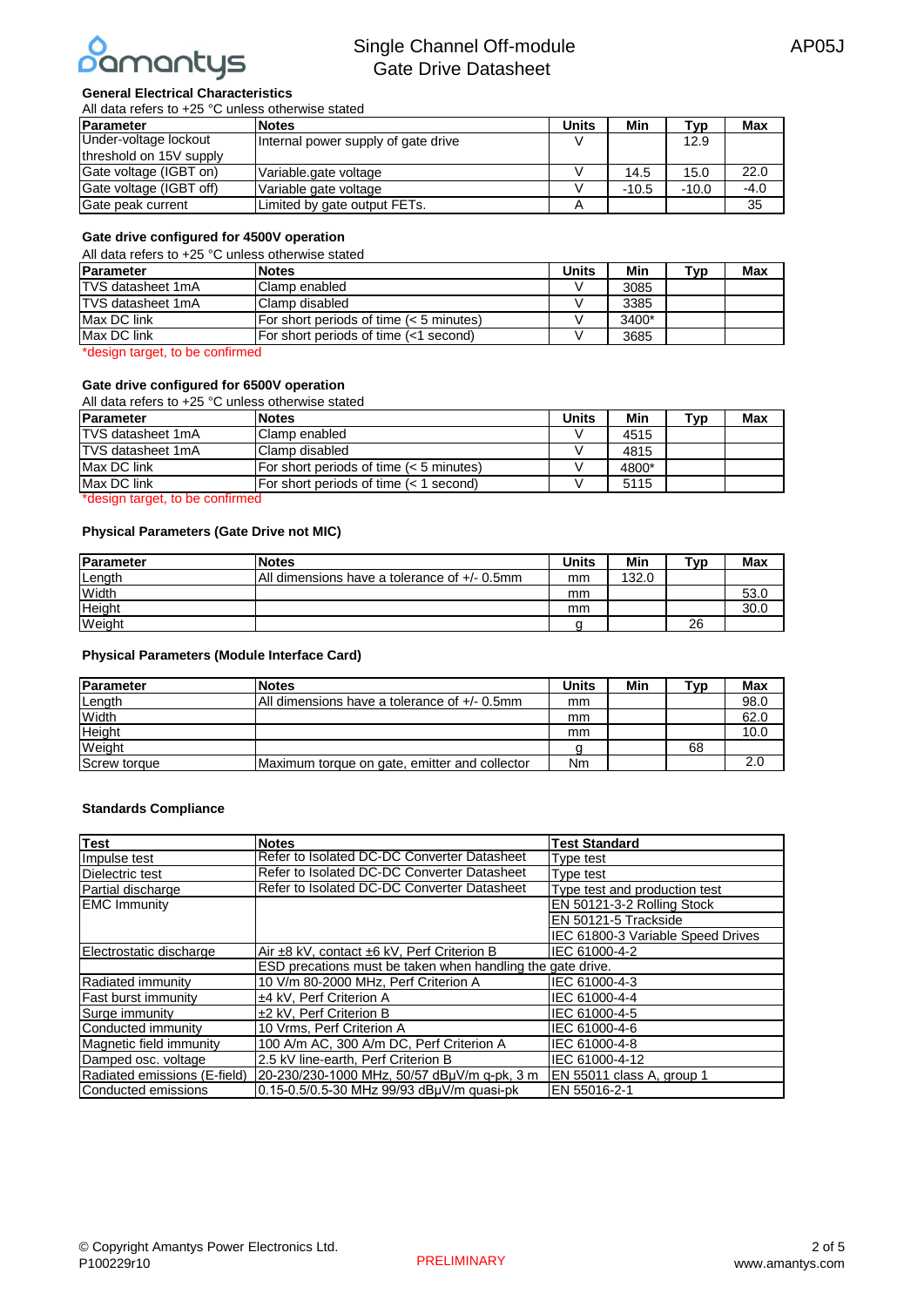

## **General Specifications**

| Parameter                    | <b>Notes</b>                                 | <b>Units</b> | Min  | Typ | <b>Max</b> |
|------------------------------|----------------------------------------------|--------------|------|-----|------------|
| Operating temperature        |                                              | °C           | -40  |     | 85         |
| Storage temperature          |                                              | °C           | -40  |     | 85         |
| Humidity                     | With conformal coating compliant to EN 50155 | %            |      | 85  | 95         |
|                              | Railways Applications Electronic Equipment   |              |      |     |            |
|                              | Used on Rolling Stock                        |              |      |     |            |
| Material flammability rating | UL94V-0 rated                                |              |      |     |            |
| Pollution degree             | Class 2                                      |              |      |     |            |
| Maximum altitude             | Derate above this: Amantys to advise         | m            |      |     | 2000       |
| Environmental compliance     | <b>REACH</b> compliant                       |              |      |     |            |
|                              | <b>RoHS</b> compliant                        |              |      |     |            |
| Creepage                     | Functional isolation (MIC Mat. Grp. 2)       | mm           | 27.0 |     |            |
| Clearance                    | Functional isolation (MIC Mat. Grp 2)        | mm           | 22.0 |     |            |

#### **Power Supply Interface**

| <b>Manufacturer</b>    | <b>IManufacturers Part Number</b> | <b>IAmantys Part Number</b> |
|------------------------|-----------------------------------|-----------------------------|
| <b>METZ Connect</b>    | ISP06502VBNF                      | EC000875                    |
| <b>Pheonix Contact</b> | <b>IFKC 2.5/2-STF-5.08</b>        | EC000875                    |

Picture shows board mount part. It is vertically mounted.

Many different mating options are available, Amantys ships one of the two listed. Please observe polarity marked on the PCB.

#### **Fibre-optic Interface**

| Interface            | <b>IDescription</b> | <b>IManufacturer</b> | <b>IPart Number</b> |
|----------------------|---------------------|----------------------|---------------------|
| Optical input (PWM)  | <b>Receiver</b>     | Avago                | <b>IAFBR-2529Z</b>  |
| Optical output (ACK) | Transmitter         | Avago                | <b>IAFBR-1529Z</b>  |

## **Gate Drive Transmit LED Drive Current**

Note: the drive current of the transmit (ACK) LED on the gate drive can be driven with different drive currents that are configurable by the user. The lifetime of the transmit LED can be prolonged by driving with a lower current.

| <b>LED Drive Configuration</b> |    | Units <b>LED Current</b> | <b>IComments</b>                    |
|--------------------------------|----|--------------------------|-------------------------------------|
|                                |    |                          |                                     |
| LED Drive Level 1              | mA | 1.82                     | Longest lifetime for LED            |
| LED Drive Level 2              | mA | 2.73                     |                                     |
| LED Drive Level 3              | mA | 3.64                     |                                     |
| LED Drive Level 4              | mA | 4.55                     |                                     |
| LED Drive Level 5              | mA | 6.37                     | Only use to extend operational time |

## **LED Status Indication**

Note: The gate drive has two status LEDs that communicate the status of the gate drive

| <b>LED</b> | Behaviour               | <b>Status</b>                                    |
|------------|-------------------------|--------------------------------------------------|
| Green      | Lit continuously        | Supply OK                                        |
| Green      | Flashing 1Hz            | Gate drive receiving PWM input                   |
| Red        | Lit continuously        | Power supply below minimum voltage               |
| Red        | Flashing intermittently | Short circuit gate-emitter or power supply fault |
| Red        | Flashing 1Hz            | Short circuit condition in converter             |
| Green/Red  | Both lit continuously   | PLD not programmed (LEDs will be dimly lit)      |
| Green/Red  | Flashing simultaneously | PLD programmed with test design                  |
| Green/Red  | Both off                | No supply or LEDs are broken                     |

## **Measured Parameters**

| <b>Name</b>            | Comment                                                             | <b>Units</b> | <b>Resolution</b> |
|------------------------|---------------------------------------------------------------------|--------------|-------------------|
| Gate drive temperature | On board temperature                                                | l°С          | ±1.0              |
| +15V supply rail       | Secondary side voltage                                              |              | ±0.01             |
| Vge On                 | Vge when the power device is turned on                              |              | ±0.01             |
| Vge Off                | Vge when the power device is turned off                             |              | ±0.01             |
| Vce On                 | Vce when the power device is turned on; i.e. the saturation voltage |              | ±0.01             |
| Vce Off                | Vce when the power device is turned off                             |              | ±1.0              |
| <b>Product Code</b>    |                                                                     | String       |                   |
| Serial Number          |                                                                     | String       |                   |
| Software Part Numbers  | Part number strings for up to 10 software components included in    | String       |                   |
| $[0 - 9]$              | this product                                                        |              |                   |
| <b>Build Date</b>      | Date of configuration                                               | <b>YYYMM</b> |                   |



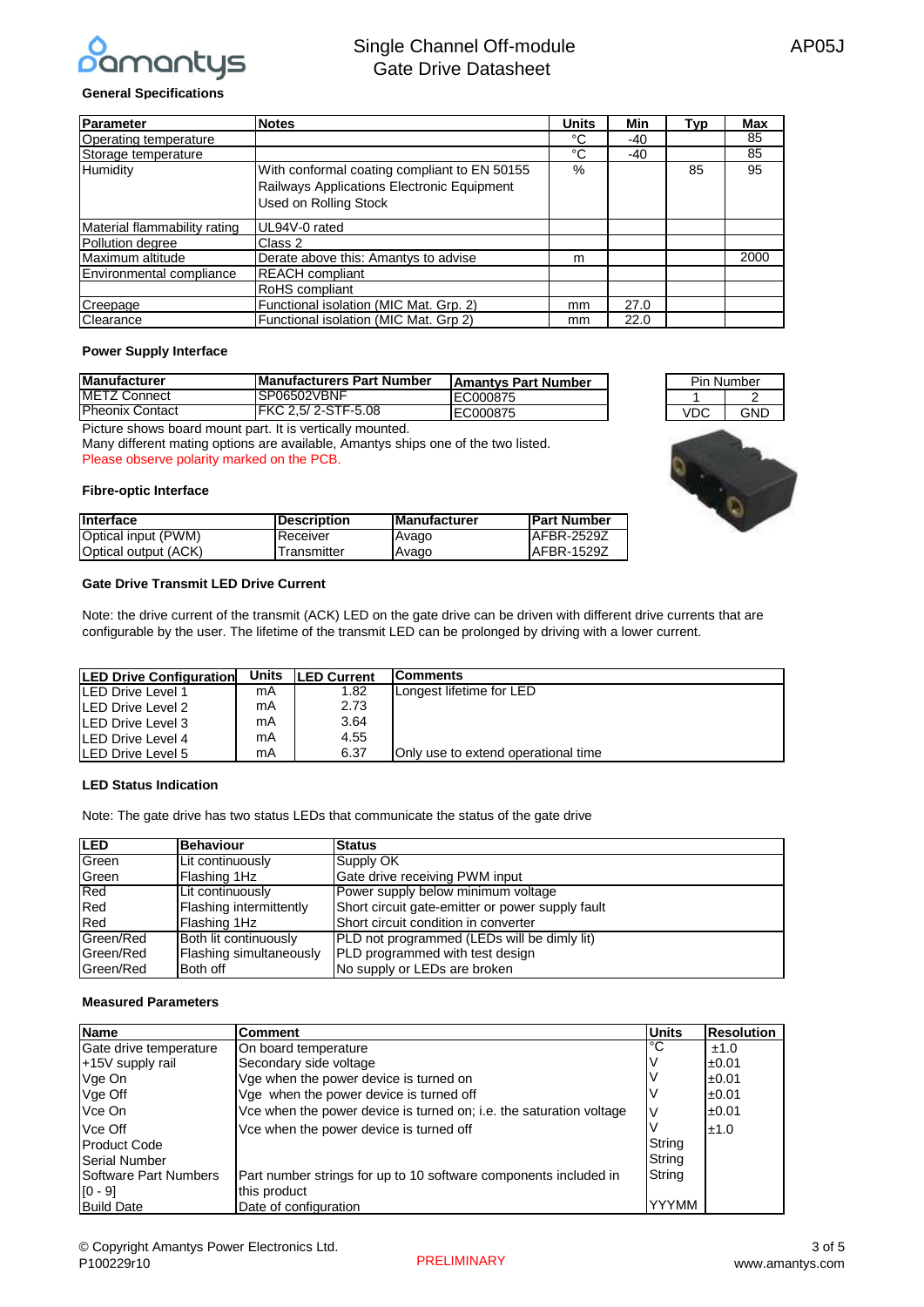

### **Configurable Parameters**

Note:The gate drive can be configured by using a Power Insight Adapter and the Power Insight Configurator Software

| <b>Name</b>                  | <b>Comment</b>                                                                                                     |
|------------------------------|--------------------------------------------------------------------------------------------------------------------|
| Gate On Resistor             | Turn-on resistor value                                                                                             |
| <b>Gate Off Resistor</b>     | Turn-off resistor value                                                                                            |
| High Vce Gate Off Resistor   | Turn-off resistor value when Vce above threshold                                                                   |
| <b>IGate Soft Turn Off</b>   | Turn-off resistor value under fault condition                                                                      |
| Gate-Emitter Capacitor       | Capacitance between gate and emitter                                                                               |
| Fault Lock out time          | After fault time before gate drive can be switched                                                                 |
| Desaturation Detection Times | Four time windows are defined during which the Vce comparators are checked                                         |
|                              | Desaturation Detection Voltages Desaturation detection comparator voltages, three Vce monitors and one diode chain |
| Level mode                   | 2 or 3-level mode operation                                                                                        |
| Gate voltage when ON         | Variable typically +15V to +22V                                                                                    |
| Gate voltage when OFF        | Variable typically -10V to -5V.                                                                                    |

Refer to the Power Insight Configurator for values and the Gate Drive Technical Manual for further details.

## **Event Counters**

The gate drive records the events below on board the gate drive. The event counters can be viewed using a Power Insight Adapter and the Power Insight Configurator.

| Event                 | <b>Description</b>                                                        |
|-----------------------|---------------------------------------------------------------------------|
| Type I short circuit  | Report of type I short circuit count                                      |
| Type II short circuit | Report of type II short circuit count                                     |
| Undervoltage lockout  | Report of undervoltage lockout protection count                           |
|                       | Overvoltage clamp activation Report of overvoltage clamp activation count |
|                       | Number of switching cycles   Report of number of switching cycle count    |

#### **Connection Diagram**



#### **Cable Specification**

Cable is 1mm (0.039") pitch 20-way ribbon cable, for example 3M Series HF625 (Digi-key HF20S-10-ND) Connectors compatible with latching headers on the baseboard and the pin header on the MIC are 3M 2mm Latch/Eject Header Series 1522. Manufacturer part number 152220-0113-GB. (Digi-key MTE20A-ND)

Note: The cable must be further insulated or routed to maintain sufficient separation from other cables and parts of the converter at earth potential.

Refer to the ordering information for details of module interface cards and cable assemblies.